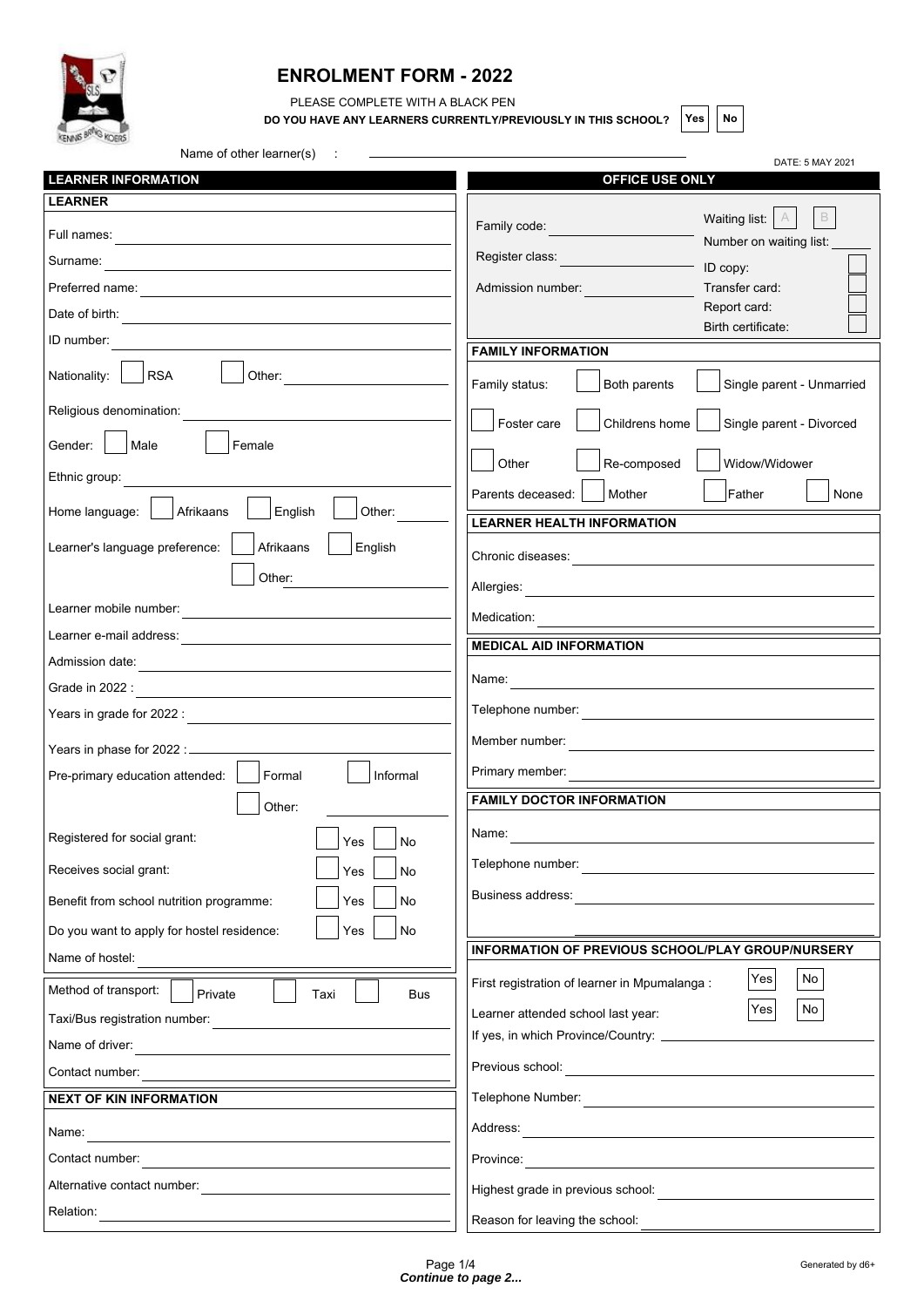DATE: 5 MAY 2021

| BIOLOGICAL PARENT / LEGAL GUARDIAN 1 INFORMATION                                                                                                                                                                                    |                                                                                                                                                                                                                                |  |  |
|-------------------------------------------------------------------------------------------------------------------------------------------------------------------------------------------------------------------------------------|--------------------------------------------------------------------------------------------------------------------------------------------------------------------------------------------------------------------------------|--|--|
|                                                                                                                                                                                                                                     | Postal address: Note that the set of the set of the set of the set of the set of the set of the set of the set of the set of the set of the set of the set of the set of the set of the set of the set of the set of the set o |  |  |
|                                                                                                                                                                                                                                     |                                                                                                                                                                                                                                |  |  |
|                                                                                                                                                                                                                                     |                                                                                                                                                                                                                                |  |  |
|                                                                                                                                                                                                                                     | Occupation status:<br>Own Employer Non-Professional                                                                                                                                                                            |  |  |
|                                                                                                                                                                                                                                     | Own Employer Professional                                                                                                                                                                                                      |  |  |
|                                                                                                                                                                                                                                     | House wife<br>Part time                                                                                                                                                                                                        |  |  |
| Home language: ________________                                                                                                                                                                                                     | Contract worker<br>Pensioner                                                                                                                                                                                                   |  |  |
| SMS<br>Communication preference:<br>E-mail                                                                                                                                                                                          | Temporary<br>Student                                                                                                                                                                                                           |  |  |
| Mail<br>By hand                                                                                                                                                                                                                     | Full time<br>Unemployed                                                                                                                                                                                                        |  |  |
|                                                                                                                                                                                                                                     |                                                                                                                                                                                                                                |  |  |
|                                                                                                                                                                                                                                     |                                                                                                                                                                                                                                |  |  |
|                                                                                                                                                                                                                                     |                                                                                                                                                                                                                                |  |  |
|                                                                                                                                                                                                                                     |                                                                                                                                                                                                                                |  |  |
|                                                                                                                                                                                                                                     |                                                                                                                                                                                                                                |  |  |
|                                                                                                                                                                                                                                     |                                                                                                                                                                                                                                |  |  |
|                                                                                                                                                                                                                                     |                                                                                                                                                                                                                                |  |  |
| Is the learner living with this parent?:<br><b>No</b><br>Yes                                                                                                                                                                        |                                                                                                                                                                                                                                |  |  |
|                                                                                                                                                                                                                                     |                                                                                                                                                                                                                                |  |  |
|                                                                                                                                                                                                                                     |                                                                                                                                                                                                                                |  |  |
| BIOLOGICAL PARENT / LEGAL GUARDIAN 2 INFORMATION                                                                                                                                                                                    |                                                                                                                                                                                                                                |  |  |
|                                                                                                                                                                                                                                     |                                                                                                                                                                                                                                |  |  |
| Full names: <u>experience</u> and the contract of the contract of the contract of the contract of the contract of the contract of the contract of the contract of the contract of the contract of the contract of the contract of t |                                                                                                                                                                                                                                |  |  |
|                                                                                                                                                                                                                                     |                                                                                                                                                                                                                                |  |  |
| Initials: <u>Communications</u> of the contract of the contract of the contract of the contract of the contract of the contract of the contract of the contract of the contract of the contract of the contract of the contract of  | Own Employer Non-Professional<br>Occupation status:                                                                                                                                                                            |  |  |
|                                                                                                                                                                                                                                     | Own Employer Professional                                                                                                                                                                                                      |  |  |
|                                                                                                                                                                                                                                     | House wife<br>Part time                                                                                                                                                                                                        |  |  |
| Home language: ____________                                                                                                                                                                                                         | Pensioner<br>Contract worker                                                                                                                                                                                                   |  |  |
| Communication preference:<br><b>SMS</b><br>E-mail                                                                                                                                                                                   | Temporary<br>Student                                                                                                                                                                                                           |  |  |
| Mail<br>By hand                                                                                                                                                                                                                     | Full time<br>Unemployed                                                                                                                                                                                                        |  |  |
|                                                                                                                                                                                                                                     |                                                                                                                                                                                                                                |  |  |
|                                                                                                                                                                                                                                     |                                                                                                                                                                                                                                |  |  |
|                                                                                                                                                                                                                                     |                                                                                                                                                                                                                                |  |  |
|                                                                                                                                                                                                                                     |                                                                                                                                                                                                                                |  |  |
| E-mail: E-mail: All and the second state of the second state of the second state of the second state of the second state of the second state of the second state of the second state of the second state of the second state o      |                                                                                                                                                                                                                                |  |  |
| Residential address:                                                                                                                                                                                                                |                                                                                                                                                                                                                                |  |  |
|                                                                                                                                                                                                                                     |                                                                                                                                                                                                                                |  |  |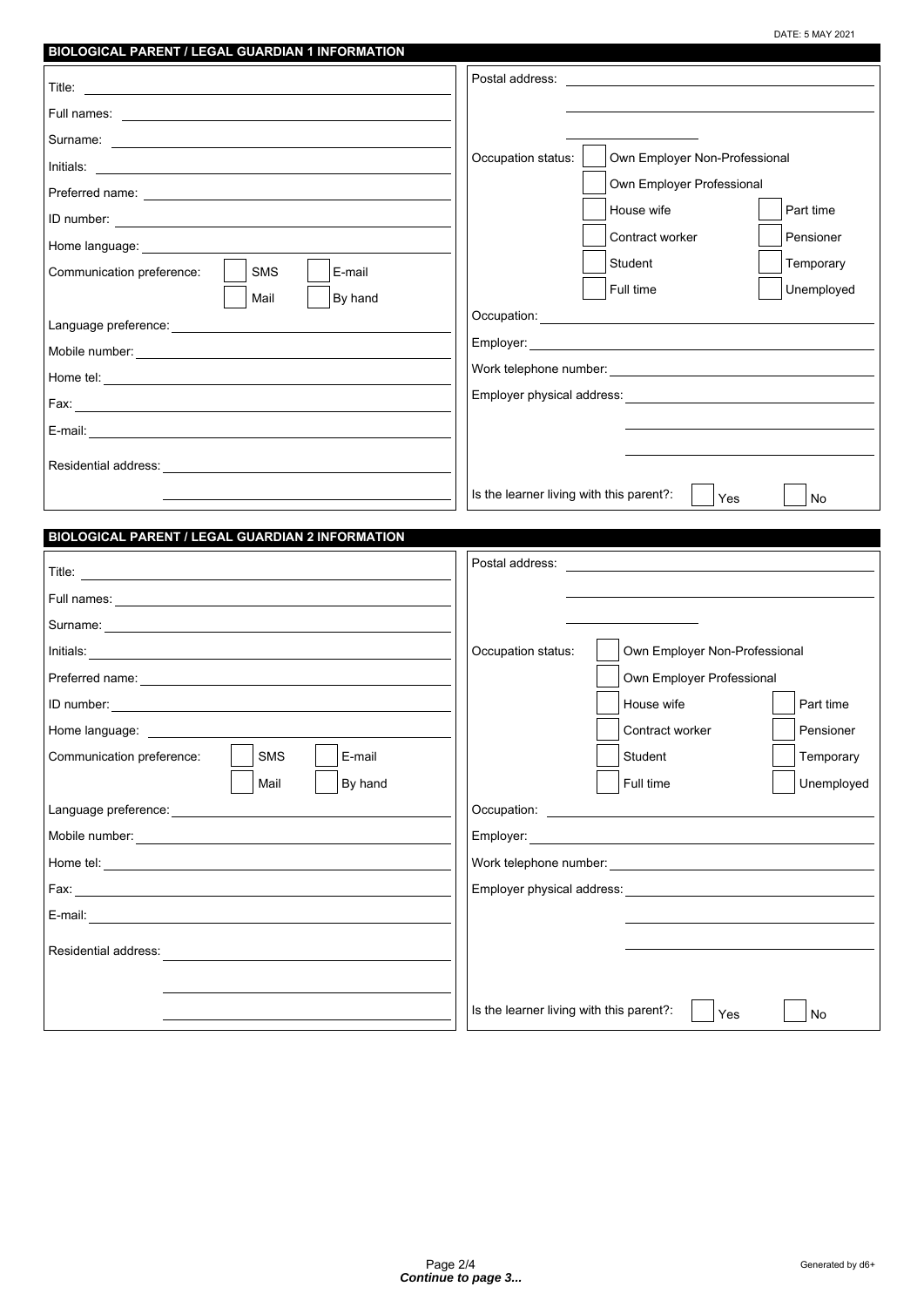| <b>ACCOUNTABLE PERSON'S INFORMATION</b>                                                                                                                                  | DATE: 5 MAY 2021                                   |  |  |  |  |
|--------------------------------------------------------------------------------------------------------------------------------------------------------------------------|----------------------------------------------------|--|--|--|--|
|                                                                                                                                                                          |                                                    |  |  |  |  |
|                                                                                                                                                                          |                                                    |  |  |  |  |
| <b>Biological Parent 1</b>                                                                                                                                               | <b>Biological Parent 2</b><br>Other                |  |  |  |  |
| Only if 'Other', please complete section A or B below:                                                                                                                   |                                                    |  |  |  |  |
| A) INDIVIDUAL                                                                                                                                                            | B) COMPANY / CLOSED CORPORATION / TRUST            |  |  |  |  |
|                                                                                                                                                                          |                                                    |  |  |  |  |
|                                                                                                                                                                          |                                                    |  |  |  |  |
|                                                                                                                                                                          |                                                    |  |  |  |  |
|                                                                                                                                                                          |                                                    |  |  |  |  |
|                                                                                                                                                                          |                                                    |  |  |  |  |
|                                                                                                                                                                          |                                                    |  |  |  |  |
|                                                                                                                                                                          |                                                    |  |  |  |  |
| Home language:<br>Communication preference:                                                                                                                              |                                                    |  |  |  |  |
| SMS<br>E-mail                                                                                                                                                            |                                                    |  |  |  |  |
| Mail<br>By hand                                                                                                                                                          |                                                    |  |  |  |  |
|                                                                                                                                                                          |                                                    |  |  |  |  |
|                                                                                                                                                                          |                                                    |  |  |  |  |
|                                                                                                                                                                          | Postal Code:                                       |  |  |  |  |
|                                                                                                                                                                          | <b>BANKING DETAILS</b>                             |  |  |  |  |
|                                                                                                                                                                          |                                                    |  |  |  |  |
|                                                                                                                                                                          |                                                    |  |  |  |  |
|                                                                                                                                                                          |                                                    |  |  |  |  |
|                                                                                                                                                                          | Branch code: _____________________                 |  |  |  |  |
|                                                                                                                                                                          | Cheque<br>Account type:<br>Transmission<br>Savings |  |  |  |  |
|                                                                                                                                                                          |                                                    |  |  |  |  |
|                                                                                                                                                                          |                                                    |  |  |  |  |
| Postal Code:                                                                                                                                                             |                                                    |  |  |  |  |
| <b>DEBIT ORDER AUTHORISATION</b>                                                                                                                                         |                                                    |  |  |  |  |
| I herewith authorize that the bankers of LAERSKOOL STANDERTON, ABSA Bank Limited ABSA ELECTRONIC SETTLEMENT CNT, may recover                                             |                                                    |  |  |  |  |
| the following payments for ______________________ per debit order from my bankers (as indicated above under Banking Details) on the ___ day of every                     |                                                    |  |  |  |  |
| month:                                                                                                                                                                   |                                                    |  |  |  |  |
|                                                                                                                                                                          |                                                    |  |  |  |  |
| School fees for 2022 payable in/over:                                                                                                                                    | 1 Month<br>11 months                               |  |  |  |  |
| Outstanding fees - Payment of R_______ for:                                                                                                                              | 11 months<br>1 Month                               |  |  |  |  |
|                                                                                                                                                                          | Hostels<br>After School Centre                     |  |  |  |  |
| Conditions                                                                                                                                                               |                                                    |  |  |  |  |
| 1. Should the debit order payment for a month be rejected, a double payment for the next month may be charged as well as banking fees for the                            |                                                    |  |  |  |  |
| rejected payment.                                                                                                                                                        |                                                    |  |  |  |  |
| 2. If a debit order is rejected for the second time, it will not be offered for payment again and I understand that I am liable for the full school fee and the          |                                                    |  |  |  |  |
| costs thereof.<br>3. This authorisation may be cancelled by giving the School 30 days written notice, and I agree that I am not entitled to any refunds of money         |                                                    |  |  |  |  |
| withdrawn while this authorisation was effective to the extent that the money was legally owed to the School.                                                            |                                                    |  |  |  |  |
| 4. I hereby agree that the party authorised to make withdrawals against my account, may not transfer or cede any of their rights to a third party without                |                                                    |  |  |  |  |
| my written consent and I that I may not delegate any of my obligation in terms of this contract to a third party without the written concent of the<br>authorised party. |                                                    |  |  |  |  |
| Signature of Account holder:                                                                                                                                             | Signed at:<br>Date:                                |  |  |  |  |